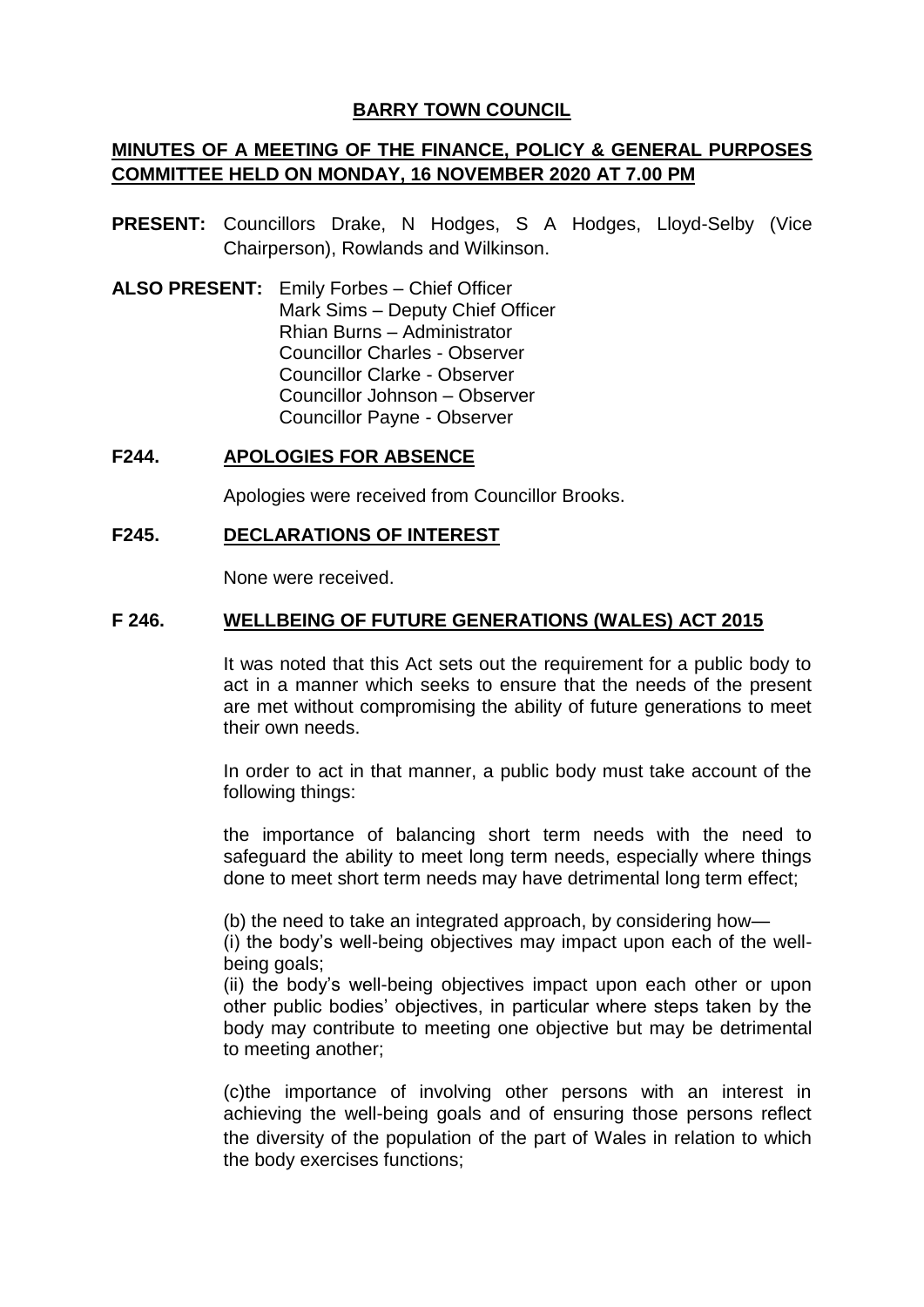(d)how acting in collaboration with any other person (or how different parts of the body acting together) could assist the body to meet its wellbeing objectives, or assist another body to meet its objectives;

(e) how deploying resources to prevent problems occurring or getting worse may contribute to meeting the body's well-being objectives, or another body's objectives.

# **F247. TO APPROVE THE MINUTES OF THE FINANCE, POLICY & GENERAL PURPOSES COMMITTEE'S MEETING HELD ON 27 JANUARY 2020**

**RESOLVED: That the minutes of the Finance, Policy & General Purposes Committee's meeting held on 27 January 2020 be approved and signed as a correct record.**

### **F 248. TO RECEIVE AND NOTE THE MINUTES OF THE SUSTAINABLE BARRY WORKING PARTY HELD ON 19 OCTOBER 2020**

**RESOLVED: That the minutes of the Sustainable Barry Working Party's meeting held on 19 October 2020 be received and noted.**

#### **F249. SCHEDULE OF PAYMENTS FOR NOVEMBER 2020**

Members received the schedule of payments for November 2020 consisting of direct debits and BACS payments, in the amount of £40,374.69.

**RESOLVED: That the schedule of payments for November 2020 consisting of direct debits and BACS payments, in the amount of £40,374.69 be approved.**

# **F250. BUDGET MONITORING REPORT 31 OCTOBER 2020**

Members received a report containing details of the Council's income and expenditure in the 2020/21 financial year as at the end of October 2020.

**RESOLVED: That the budget monitoring report for October 2020, indicating actual income and expenditure up to the end of month seven in the 2020/21 financial year be received, noting the projected overspend of £108,277 for 2020/21 that will result in a net amount of £212,392 being transferred from reserves.**

#### **F251. COVID-19 RECOVERY FUND ALLOCATION**

Members received an update on Covid-19 Recovery Fund expenditure and determined the future of the Fund and its financial allocation.

Members agreed that the grants scheme had been very successful and that the approach to allocate as much funding as possible to support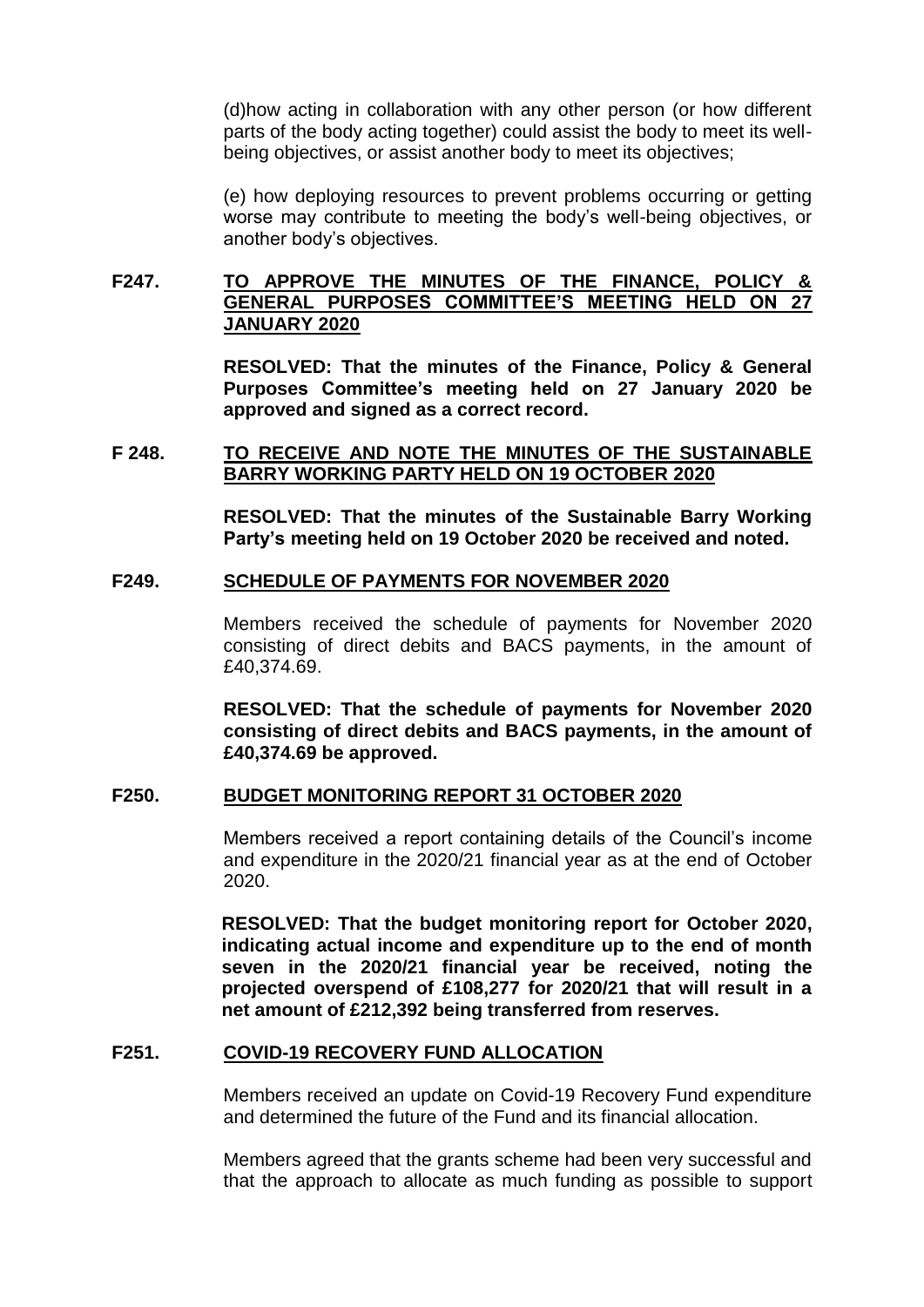local businesses and community groups had been the right course of action.

The Deputy Chief Officer advised that 117 applications had been approved, with a further 25 applications pending. He noted that of these applications 119 had been received from businesses and 23 from community groups. It was agreed that one weeks' notice would be given for any further applications in the 2020/21 financial year to be made.

The Chief Officer suggested that the projected overspend in current applications of £30,949 could be balanced by utilising the £10,000 books for schools allocation and by making the following virements totalling £20,949 from existing budgets –

M&S/Cleaning £550 M&S/Postage £1,000 M&S/Stationery £1,000 M&S/Photocopier £2,000 M&S/Property Maintenance £ 2,000 M&S/Equipment £2,000 M&S/Equipment Maintenance £1,000 M&S/Welsh Translation Service £2,000 Cemetery/PPE £1,000 Cemetery/Water £1,000 Cemetery/Electricity £1,000 Cemetery/Fuel £1,000 Civic/Civic Hospitality £2,200 Civic/Medallions and Plaques £2,000 Civic/Photographical Services £250 Civic/Mayors Allowance £949

Members felt that any remaining funds should be reserved for the support of community groups who were currently not operating but would require recovery funding to allow them to restart activities.

Members agreed that it was difficult to plan for the 2021/22 as there were still so many unknown factors and that any significant decisions on the future of Grant Funding should be delayed until the Budget meeting in February 2021.

#### **RESOLVED:**

- **1. That 23 November 2020 be the cut-off date for accepting grant applications and the Covid-19 Recovery Fund be closed.**
- **2. That the projected overspend in current applications of £30,949 be balanced by utilising the £10,000 books for schools allocation and virements made from other budgets totalling £20,949 as outlined above.**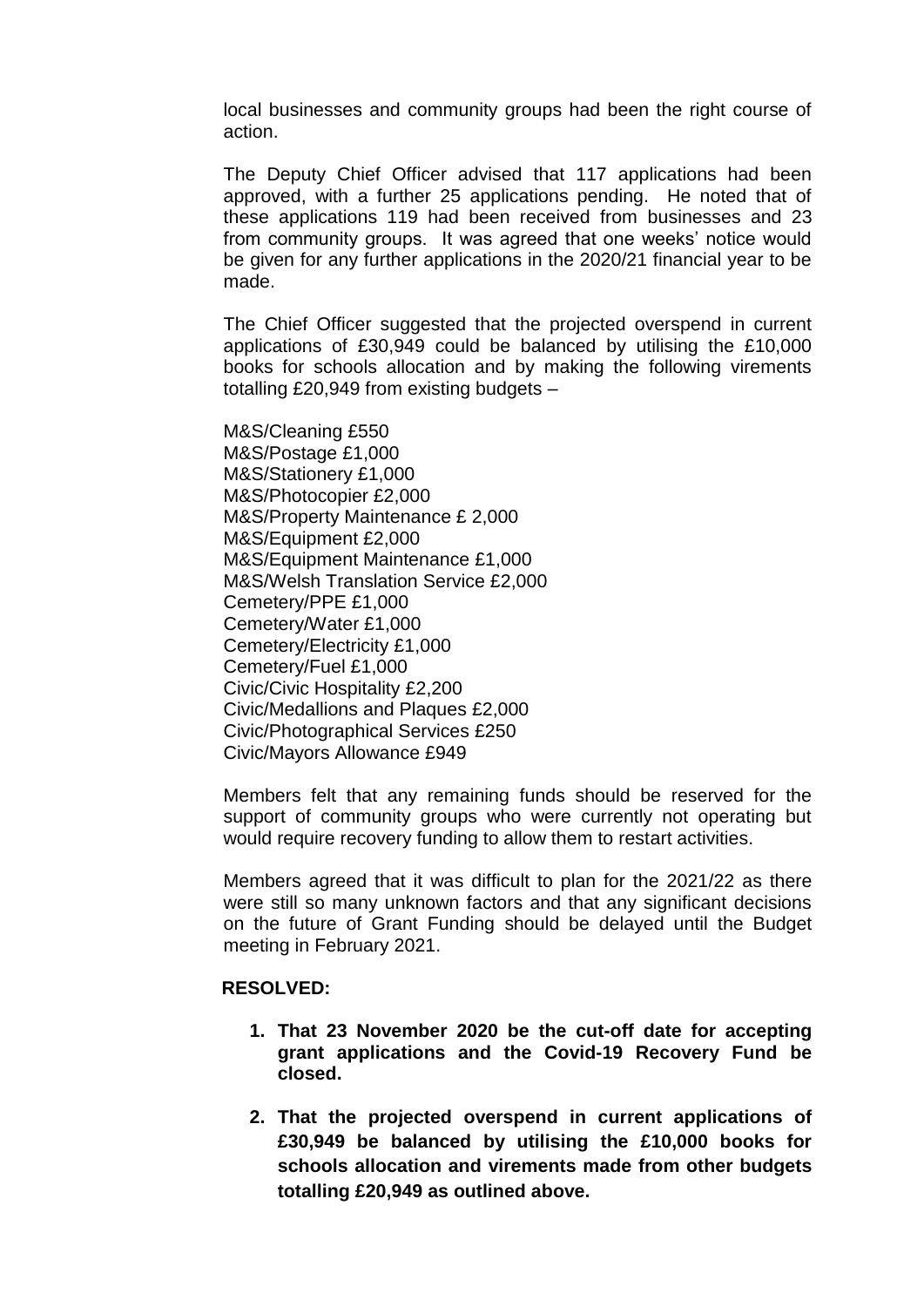### **3. That a virement of £40,000 be made from the Acquisitions Reserve to the Covid-19 Recovery Fund.**

#### **F252. RECOMMENDATIONS FROM OTHER COMMITTEES – DRAFT BUDGET 2021/22**

Members received recommendations from the Halls, Cemeteries and Community Facilities Committee and the Shop Local Barry Advisory Committee relating to the draft budget for 2021/22.

Members agreed that a decision on the Shop Local recommendation would be made as part of the wider discussion on the draft budget at Agenda item 10.

### **RESOLVED:**

- **1. That the cemetery interment fees, exclusive rights of burial fees and memorial fees be increased by 2% from 1 April 2021.**
- **2. That there is no increase in other cemetery fees e.g. Babies Memorial Garden plaques, Garden of Remembrance plaques and Octagonal Planter plaques, Sanctum Panorama Columbaria, searches, duplicate deeds, transfer deeds, use of chapel etc.**
- **3. That there is no increase in the Pioneer Hall charges from 1 April 2021 thereby retaining the hourly charges as £10 per hour and £20 per hour respectively and the Children's Party package to £60.**
- **4. That the same charges are applied to the use of the Cemetery Approach Community Hall.**
- **5. That an additional £4,000 is included in the budget for 2021/22 for the purpose of training for Cemetery staff**
- **6. That an additional £3,500 is included in the Corporate training budget for 2021/22, noting that the Business Case is to be agreed by the Personnel Committee electronically.**

#### **F253. DRAFT BUDGET 2021/22**

Members were provided with the draft budget 2021/22 for recommendation to the meeting of Full Council to be held on 8 December 2020 that would then go out for public consultation.

The Deputy Chief Officer noted that he had attended a webinar with the Society of Local Council Clerks (SLCC) during their Virtual National Conference 12-16 October 2020 on Budgeting in Uncertain Times. The panel had advised adopting a pragmatic approach and setting two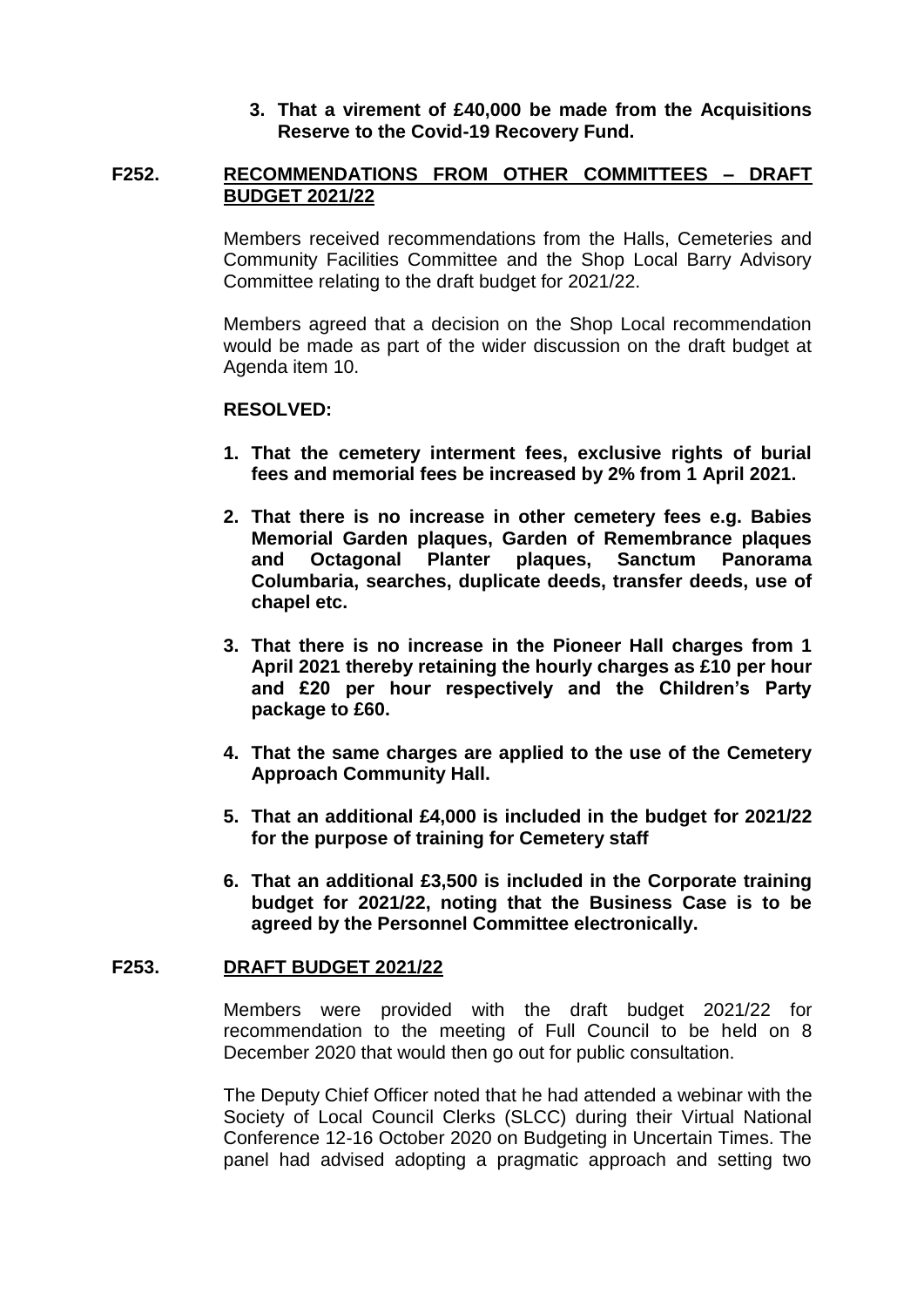budgets setting out best and worst case scenarios for income and expenditure for members to consider.

The Deputy Chief Officer advised that he has provided members with the 'worst case' budget scenario in order to simplify the discussion. He noted that provisional deficit for the year of £66,000 would require a 5.5% increase to the precept (this would be reduced to 4.4% with the provisional increase in the tax base of 1%. This would represent an increase of £2.57 per annum to a Band D tax payer.

Members agreed that it was very difficult to make a decision on the 2021/22 budget when so many factors being still unknown.

Councillor Lloyd-Selby noted that there were three options for balancing the budget– increasing the precept, using money from reserves or reducing spend.

Councillor Johnson noted that the draft budget would need to be discussed by Full Council in December 2020 before going out to public consultation for a final decision to be made in February 2021. He also noted that he felt that reserves should be put to best use during this period.

Members agreed that if the Cemetery Approach Community Centre was not operational it would not be necessary to recruit a staff member in the early part of the year, therefore three months staffing costs could be removed from the draft budget.

Members also felt it would be unlikely that both Halls would be closed completely for the entire year. They agreed that including three months' income for the 2021/22 financial year would be a realistic yet prudent figure.

Members agreed that the £5,000 increase to the Shop Local budget for the purpose of promotion of local businesses through social media should be included in the draft budget.

#### **RESOLVED:**

- **1. That the 2021/22 draft budget be approved subject to the amendments below.**
- **2. That £5,000 be added to the Shop Local budget.**
- **3. That staffing costs for the Cemetery Approach Caretaker role be removed for the first quarter of the 2021/22 financial year.**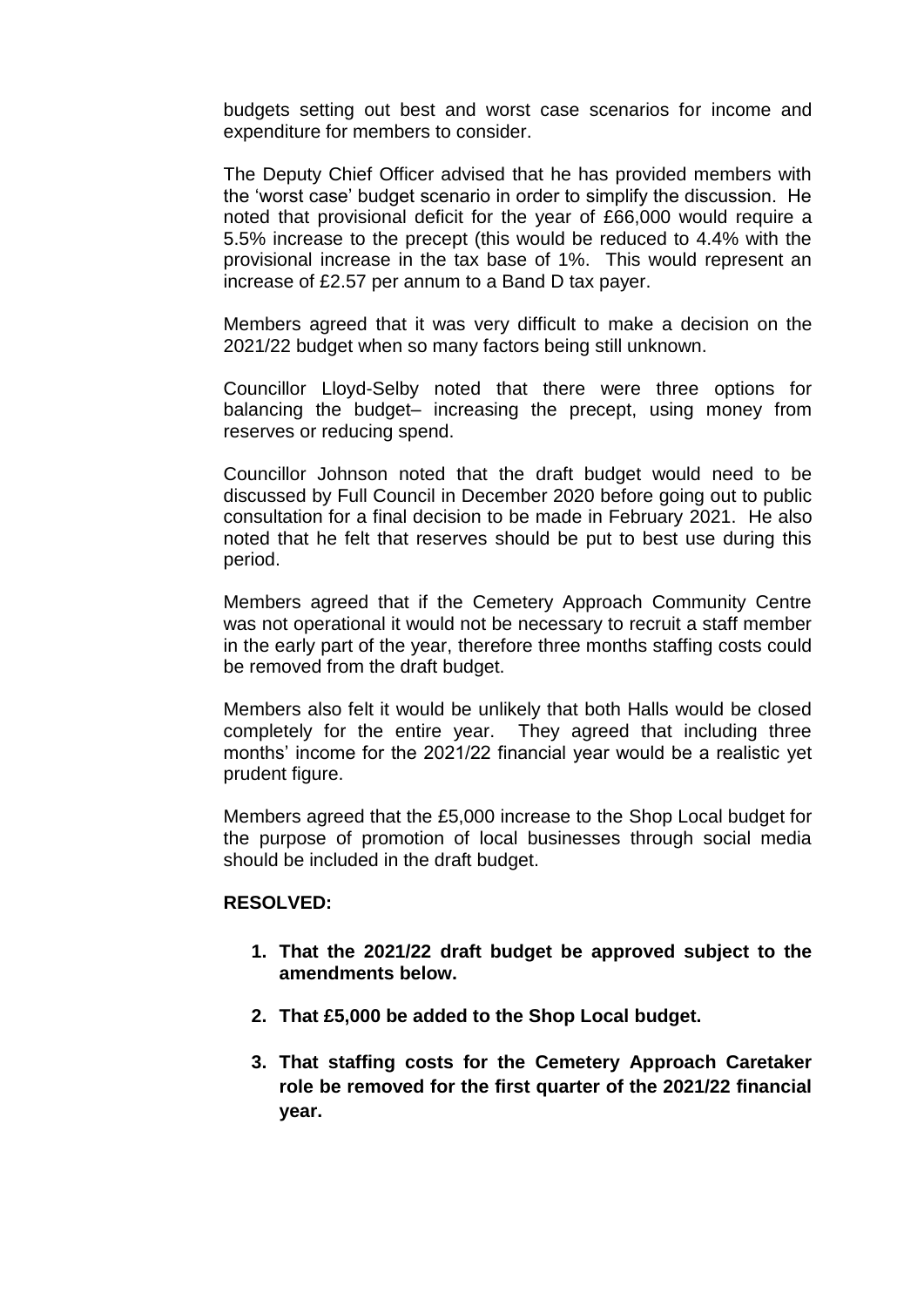**4. That one quarter income for the Pioneer Hall and the Cemetery Approach Community Centre be included in the draft budget 2021/22.** 

**RECOMMENDED: To a meeting of Full Council to be held on Tuesday 8 December 2020, that a precept of £1,253,986 be levied on the Vale of Glamorgan Council which would result in the cost to a "Band D" Council-tax payer increasing to 60.68 per year, an increase of 3.8% when compared with the £58.44 paid in 2020/21**.

# **F254. TO REVIEW AND APPROVE NEW POLICY RECOMMENDATIONS FROM OTHER COMMITTEES**

**i) Personnel Committee 12 October 2020 – Petitions Policy**

**RESOLVED: That the Petitions Policy be agreed and adopted.**

**ii) Personnel Committee 12 October 2020 - Pensions and Retirement Policy**

**RESOLVED: That subject to staff and union consultation the Pensions and Retirement Policy be agreed and adopted.**

### **F255. GDPR UPDATE**

The Chief Officer advised that there had been no issues or data breaches to report.

**RESOLVED: That the update be received and noted.**

#### **F256. DATE OF NEXT MEETING**

**RESOLVED that the next meeting of the Finance, Policy and General Purposes Committee will be held on Monday, 8 February 2021.**

### **F257. EXCLUSION OF THE PRESS AND PUBLIC**

**RESOLVED: That in accordance with section 1(2) of the Public Bodies (Admission to Meetings) Act 1960, in view of the confidential nature of the business about to be transacted, it is advisable in the public interest that the press and public are excluded from the remainder of the meeting.**

### **F258. TO DISCUSS THE MHT FUNDING AGREEMENT FOLLOWING A DISCUSSION WITH MHT TRUSTEES ON 11 NOVEMBER 2020**

Members received a copy of the funding agreement between Barry Town Council and the Memorial Hall and Theatre. The Chief Officer